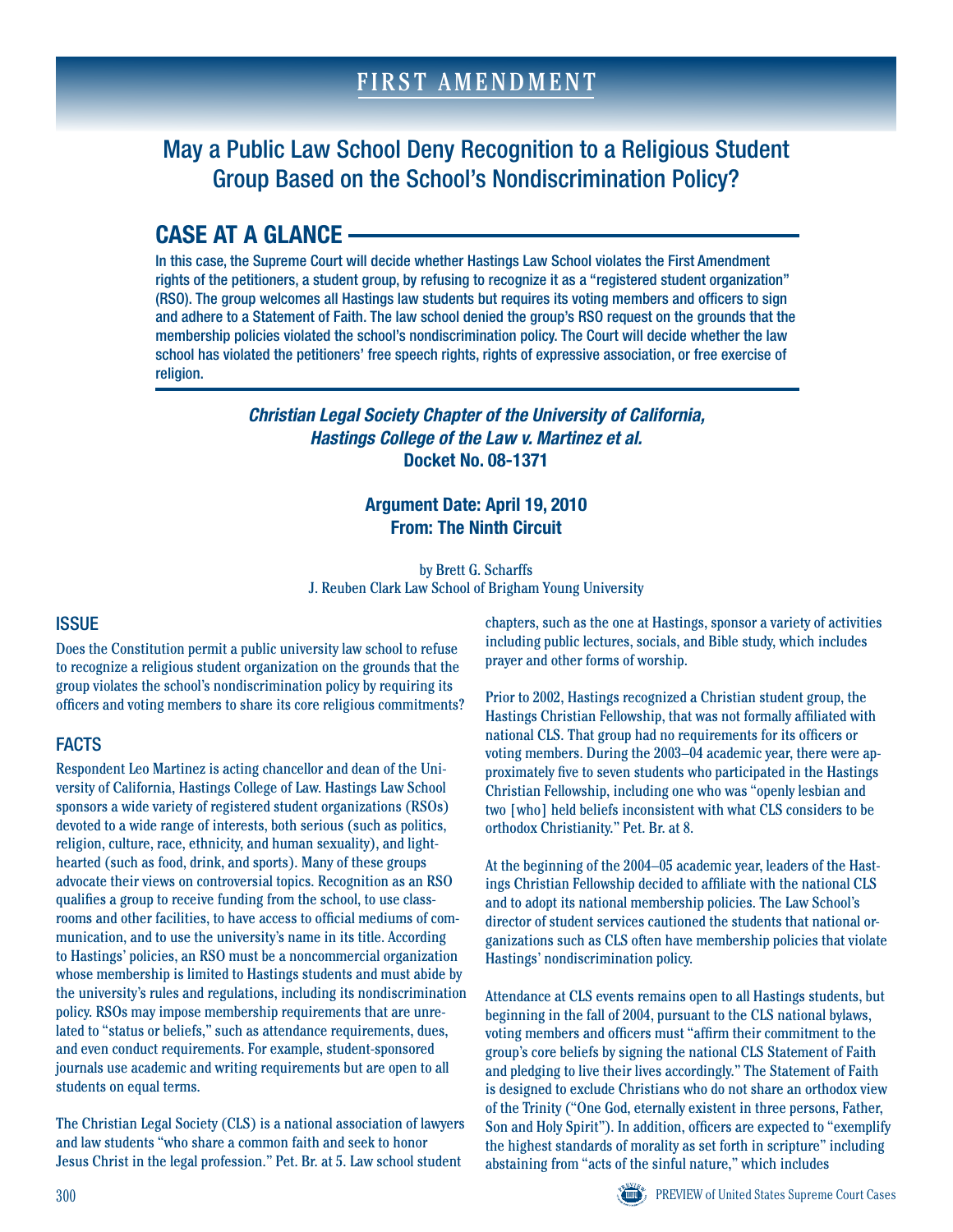"unrepentant participation in or advocacy of a sexually immoral lifestyle," a prohibition which includes fornication, adultery, and homosexual conduct. Pet. Br. at 7 (quoting the CLS national Statement of Faith and the chapter's constitution).

CLS was denied registration on the grounds that its bylaws "were not compliant with the religion and sexual orientation provisions of the Nondiscrimination Policy," and the group was told that the bylaws would have to be amended before CLS could become an RSO. CLS responded by explaining that all students are welcome to attend and participate in CLS meetings, and asserting that denying CLS registration as an RSO violated the group's First Amendment rights. Hastings declined to register CLS as an RSO and informed the group that "to be one of our student-recognized organizations, CLS must open its membership to all students irrespective of their religious beliefs or sexual orientation." Pet. Br. at 11.

As a result of being denied RSO status, CLS has no right to meet on campus (although the group has been allowed to meet as a matter of forbearance), cannot communicate through the law school's newsletter, bulletin boards, mailboxes, or weekly e-mail announcements (although it is permitted to write messages on a designated chalk board), may not use the Hastings name, and is ineligible for school funding (a \$200.00 allocation for CLS students to attend a national CLS meeting was revoked).

Petitioners maintain that Hastings allows other recognized student groups to "maintain their identity, cohesion, and message by limiting their leadership and membership to students who share their beliefs." For example, the student group Outlaw, which is an intervenor in this case, "reserves the right to remove any officer who 'work[s] against the spirit of the organization's goals and objectives.'" Pet. Br. at 12-13. The La Raza group's bylaws restrict "policy" membership to students "of Raza background" (meaning persons of Latino or Mexican descent), who pay their dues and attend meetings, and has a different category of member, "associate" members, reserved to Hastings students of Raza background. Petitioners note that even though La Raza's bylaws "restrict voting rights to persons of La Raza background," the law school certified that their bylaws were in compliance with the Hastings nondiscrimination policy. Pet. Br. at 14.

According to petitioners, "Hastings officials changed their description of the College's Nondiscrimination Policy" during litigation. Whereas Hastings initially took the position that its nondiscrimination policy "permits political, social, and cultural student organizations to select officers and members who are dedicated to a particular set of ideals or beliefs," later in this litigation, a law school official stated in his deposition that "in order to be a registered student organization you have to allow *all* of our students to be members and full participants if they want to." Petitioners describe this "all-comers" policy as a reinterpretation of the nondiscrimination policy adopted by Hastings as a litigation tactic and a significant departure from the prior policy, which CLS describes as the "written policy."

Respondents, in contrast, maintain that there has been no change in the law school's open-membership policy. According to Hastings, there is only one policy, the all-comers policy. Hastings argues that its policy is viewpoint-neutral, reasonable, and noncoercive. Hastings points out that in their joint stipulations the parties assert that

"Hastings imposes an open membership rule on all [RSOs]—all groups must accept all comers as voting members even if those individuals disagree with the mission of the group." Resp. Br. at 7 (quoting JA-221 §§ 17-18). This means, for example, the law school's Democratic Caucus cannot exclude Republicans as members or officers of the organization. Id.

In response to petitioners' argument that the nondiscrimination policy has not been implemented by Hastings in an evenhanded manner, respondents argue that every other student group has agreed to abide by the Law School's nondiscrimination policy, and that no other group has ever received an exemption from the policy. Tellingly, however, Hastings stops short of asserting that it has actually implemented its policy is a nondiscriminatory manner.

CLS filed suit claiming that Hastings had violated the group's First Amendment rights of association, free speech, and free exercise. Before the federal district court, both parties made motions for summary judgment, and the court ruled in favor of respondents. The district court held that the policy was viewpoint neutral and thus did not violate CLS's free speech rights. It rejected the freedom of association argument on the grounds that Hastings had not ordered CLS to admit certain students but rather had simply placed limits on using its campus as a forum and providing subsidies to student organizations. The court rejected the free exercise argument on the grounds that the policy does not "target or single out religious belief." The district court reasoned that denying RSO status to CLS had "no significant impact" on the ability of the CLS students to express themselves, since the students continued to meet on campus without recognition, and because CLS had failed to prove that its ability to express its views would be significantly impaired by being required to admit gay, lesbian, and non-Christian students.

The Ninth Circuit affirmed in a two-sentence opinion, which focused on the joint stipulation that the school's all-comers policy requires all student groups to admit "any student … regardless of their status or beliefs." The Court of Appeals relied upon *Truth v. Kent School District,* 542 F.3d 634 (9th Cir. 2008), a case where the Ninth Circuit held that a public high school could deny recognition to a religious group that imposed religious requirements on everyone who attended the group's meetings, including nonvoting students.

Petitioners complain that "The Ninth Circuit did not explain why the rule of *Truth* should apply to a case such as this one, which involves membership criteria limited to voting members and officers." The Ninth Circuit concluded that the law school's policy that "all groups must accept all comers as voting members even if those individuals disagree with the mission of the group" was "viewpoint neutral and reasonable."

Courts in other circuits, both district and appeals, have ruled in favor of religious student groups in cases with similar facts as this one, or the universities have settled or mooted the cases by revoking the policies that resulted in nonrecognition.

### Case Analysis

The parties differ significantly in how they characterize the issue before the Court. From the petitioner's point of view, the issue is whether Hastings can constitutionally impose restrictions on CLS's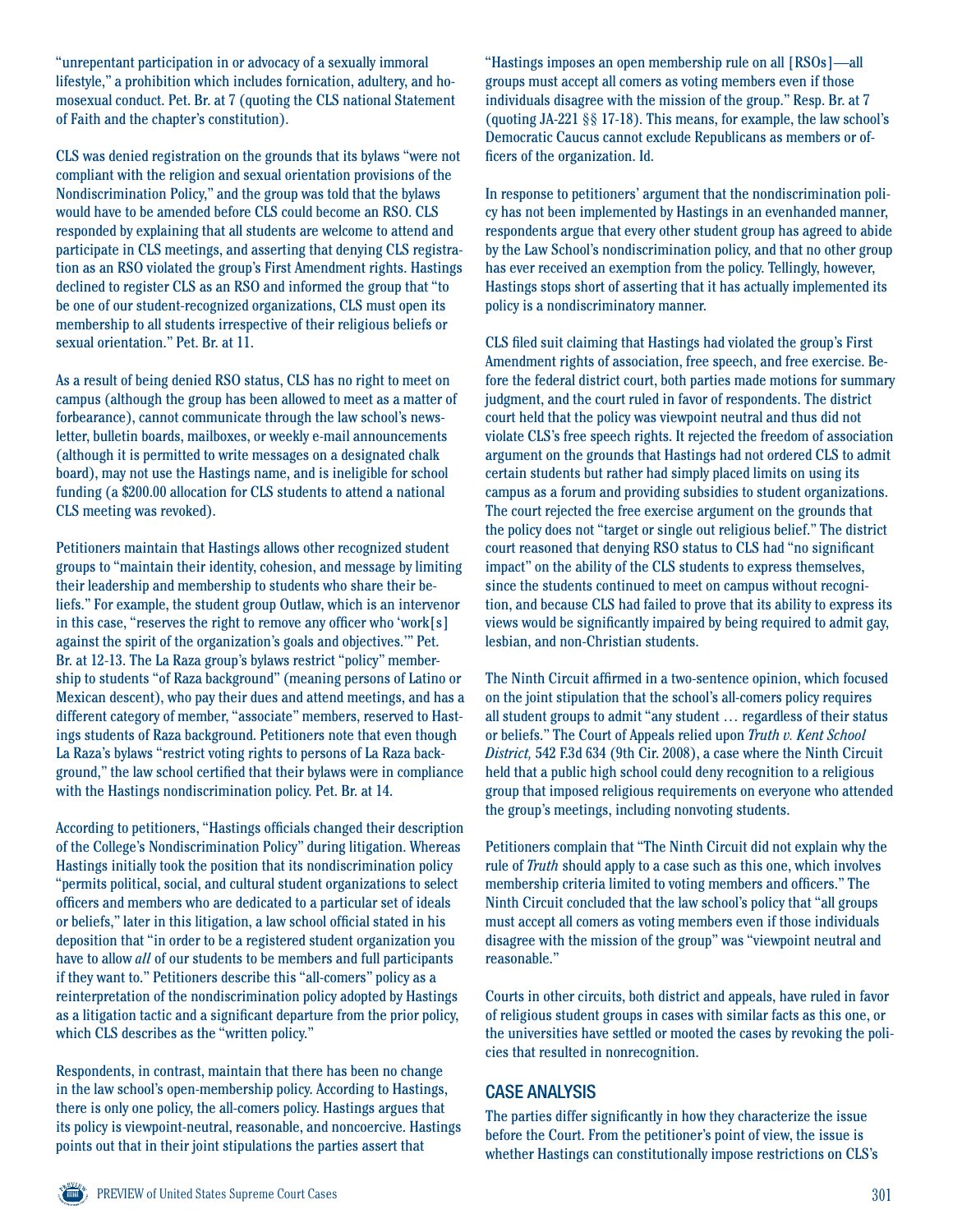rights of free speech and expressive association. From the respondents' point of view, the question is whether Hastings will be allowed to apply its nondiscrimination policy in an even-handed manner. Disagreement of this sort is quite common.

Less common in a case before the Supreme Court, the parties are in significant disagreement about the underlying facts of the case. The majority of the petitioners' brief is dedicated to describing and repudiating Hastings' inconsistent, discriminatory, and inequitable application of its nondiscrimination policy. Petitioners argue that Hastings has applied a double standard. Numerous student groups limit membership, leadership, and voting, but none of those groups has been denied recognition as an RSO. Indeed, as Hastings acknowledged in its answer to CLS's complaint in an earlier stage of the litigation, "the Policy on Nondiscrimination permits political, social, and cultural student organizations to select officers and members who are dedicated to a particular set of ideals or beliefs." Pet Br. At 13 (citing J.A. 93). In its recitation of the facts, petitioners' description climaxes with the declaration, "Only one group has ever been denied the right to participate in the forum: Petitioner Christian Legal Society." Pet. Br. At 4. In sum, Hastings stands accused of applying its non-discrimination policy in a manner that is blatantly discriminatory.

The problem with this argument is that it almost completely disregards the joint stipulations of fact in the case. The parties jointly stipulate that Hastings has an all-comers policy, and that RSOs must accept all law students as voting members regardless of status or belief. Respondents begin their brief by complaining that "petitioner and its amici apparently have little interest in litigating the case that came to this Court." Resp. Br. at 1.

The respondents, in contrast, want to rely almost completely upon the stipulated facts in the case, and ignore the way in which Hastings has actually applied its nondiscrimination policy. Rather than defending the actual record of enforcing its nondiscrimination policy, Hastings argues that its all-comers policy—a policy that arguably was never applied by the law school prior to the litigation in this case—comprises the factual basis for this appeal. According to respondents, "Every student group at Hastings has a reasonable choice: it may either abide by the open-membership policy and qualify for the modest funding and benefits that go along with school recognition, or forgo recognition and do as it wishes." Resp. Br. at 1.

It is more difficult than usual to predict how the Supreme Court will view the case: it is as if the petitioners are urging the Court to disregard the stipulated facts, and the respondents are urging the Court to disregard the law school's actual application of its nondiscrimination policy.

One thing that does seem likely is that the oral arguments will produce pyrotechnics. One suspects that some justices will have little patience for the petitioners' retreat from the jointly stipulated facts, and that other justices (or perhaps the same ones) will have little patience for the respondents' retreat from the actual record in the case.

Petitioners also argue that the all-comers policy is not a rational way to promote freedom of speech and association, since any small group could be hijacked or sabotaged by a group of unsympathetic students who could attend the meetings and vote themselves into office. The

concern is that, for example, a group of militant atheists or gay-rights advocates could overwhelm a small group like the Christian Legal Society.

Respondents respond that such wild hypotheticals have never played out in practice. According to respondents, there is no history of groups being hijacked or sabotaged by students hostile to a particular group.

On the other hand, there is no evidence that prior to this litigation Hastings actually enforced an all-comers policy, so it is difficult to draw any conclusions about what might or might not happen pursuant to such a policy.

In any event, CLS's concern does not seem entirely fanciful. For example, during the 2003–04 academic year, CLS's small membership of six or seven students included one who was a lesbian and two whose Christian beliefs were viewed as unorthodox by other CLS members. The record is unclear, but this may be what motivated the Christian students to affiliate with the national CLS group and to adopt the national organization's Statement of Faith as prerequisites for voting members and officers.

Petitioners make three primary arguments: free speech, freedom of expressive association, and free exercise of religion.

#### *Freedom of Speech*

Petitioners argue that Hastings has created a classic public university free speech forum, entitling all viewpoints to participate. CLS argues that denying recognition to their group imposes a severe burden on CLS's speech. They cite *Healy v. James,* 408 U.S. 169, a 1972 Supreme Court case, which held that refusing to recognize a student group is a form of prior restraint that is presumptively unconstitutional, and that universities face a heavy burden in justifying restricting speech by denying those groups recognition.

Even if speech were being excluded on a neutral basis, this would be a violation of free speech rights, CLS argues; but here, the "exclusion is not imposed neutrally." Rather, "as written and enforced, the Policy targets solely those groups whose beliefs are based on 'religion' or that disapprove of a particular kind of sexual behavior. Groups committed to other viewpoints are free to select their leaders from among members who support their purposes and core beliefs." Pet. Br. at 19. Petitioners argue that this is plainly viewpoint discriminatory.

Hastings responds by arguing that the School's open-membership policy is constitutional under well-established principles governing access to public funding programs and limited forums. Hastings maintains that its nondiscrimination policy "reasonably ensures that all students enjoy equal access to all student-funded and school-recognized activities." Resp. Br. at 16.

#### *Freedom of Expressive Association*

Petitioners also argue that private expressive associations have a right to exclude those who do not share the group's beliefs. This right, it argues, is especially critical to small or unpopular groups such as CLS. Hastings' nondiscrimination policy, petitioners argues, severely burdens CLS's ability to control and present its message.

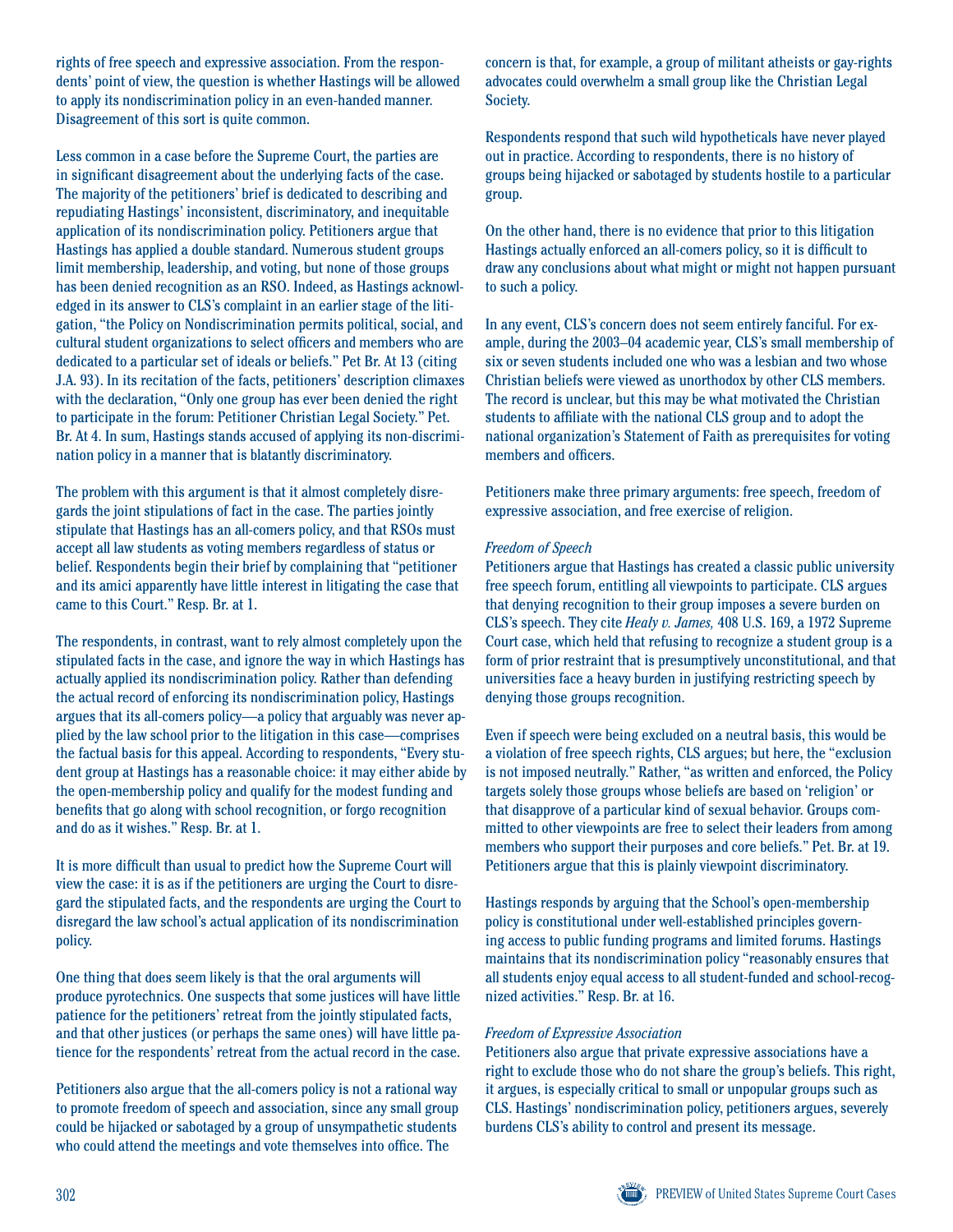Hastings responds that petitioners' concerns about sabotage or hijacking of groups "is not supported by one piece of record evidence and is utterly belied by the 20-year experience with the policy at Hastings." Resp. Br. at 17. Hastings reiterates its objection that petitioner "does not want to litigate the stipulated facts of this case." Id. Hastings complains that CLS devotes most of its brief to "attacking a straw man: a policy under which only religious groups are selectively denied the freedom to discriminate on the basis of 'ideology.'" Hastings insists that it does not have two policies—a written policy vs. a litigation policy—but rather only one policy: the all-comers policy stipulated by the parties.

Hastings argues that a public institution such as Hastings may condition the receipt of funds and participation in a limited forum on compliance with reasonable, viewpoint-neutral rules that are noncoercive. Hastings argues that it has important pedagogical reasons behind its nondiscrimination policy, and that its all-comers rule is viewpoint neutral not only in form but in practice. The rule ensures that "the leadership, education, and social opportunities afforded by registered student organizations are available to all students." Resp. Br. at 32. Furthermore, Hastings argues, the rule is viewpoint neutral. "Hastings' policy applies equally to every RSO. It does not target any particular viewpoint or make any distinction between religious and non-religious speech." Resp. Br. at 28. Finally, Hastings maintains, the policy is noncoercive. Students who wish to gather in exclusive groups are free to do so, they are just not eligible to be recognized as RSOs. The denial of participation in a subsidy scheme, Hastings argues, does not have a significant coercive effect. Resp. Br. at 40.

Hastings argues that its all-comers policy does not discriminate against minority viewpoints. To the contrary, it seeks to promote minority viewpoints by ensuring that a minority speaker cannot be expelled from a group for expressing a minority viewpoint. This, Hastings argues, creates an enhanced environment for "debate *within* groups as well as *among* them." Resp. Br. at 36. Hastings argues that it "has enjoyed the best of both worlds: a broad and diverse universe of RSOs and an environment in which any student can join any RSO regardless of their status or belief." Resp. Br. at 38.

#### *Free Exercise Rights*

Finally, CLS argues that as applied to religious groups, Hastings' policy violates the free exercise clause. Because Hastings' policy discriminates against religious groups, it violates basic free exercise principles, petitioners argue; furthermore, even if the policy were nondiscriminatory, it still violates CLS's rights of religious association.

Hastings calls CLS's free exercise argument "half hearted," noting that petitioners do not even raise it until page 40 of its brief. The reason, Hastings asserts, is obvious—and they cite a law review article by petitioners' counsel Michael McConnell to make their point: "Under *[Employment Division v.] Smith,* neutral, generally applicable laws are not subject to First Amendment challenge no matter how severe an impediment they may be to the free exercise of religion." Here the policy is general and neutral, Hastings argues, so a free exercise argument is simply unavailing.

### **SIGNIFICANCE**

Although the case is about whether a Christian group can be refused recognition on the basis of its alleged noncompliance with a public law school's nondiscrimination rules, there are deeper underlying implications of the Court's handling of the case, including whether religious groups, as well as other types of expressive association, have the right to discriminate in the selection of their voting members and officers. The principles articulated in this context could have significant implications on so-called charitable choice programs, where religiously affiliated groups that provide social services are able to receive federal funding and are also allowed (at least for the time being; President Obama is considering changing the policy) to discriminate on the basis of religious preference in their hiring of personnel. It could even have implications for entities that receive tax exemptions and discriminate in the selection of their employees or leaders (something every church and most religious groups do).

Respondents characterize petitioners' claim as an effort by a religious group to require a public institution to grant an exemption from general and neutral nondiscrimination norms, but the rule defended by petitioners is actually much broader—that all noncommercial expressive associations have a constitutional right to discriminate against those who do not abide by the group's core beliefs. This assertion goes well beyond a claim for a religious exemption from a general and neutral law.

The case also has significant implications for institutional autonomy—institutions such as CLS on the one hand and for public universities on the other. The Association of American Law Schools (AALS), for example, submitted a brief on behalf of Hastings, emphasizing the importance of institutional autonomy and urging that law schools should have wide latitude in determining how to develop strong and effective educational programs. The AALS asks the Court to resist constitutionalizing a policy issue involving an area of sensitive educational judgment. The AALS argues that a state university should have the "ability to decide whether to spend scarce funds on, and dispense other benefits to, organizations that engage in illicit discrimination." AALS Amicus Br. at 3.

On the other hand, some religious groups and other expressive associations have submitted amicus briefs on behalf of CLS, arguing that a holding in favor of Hastings would have significant negative implications for their rights of association and free speech. For example, a brief of Gays and Lesbians for Individual Liberty characterizes Hastings' policy as a "system of compulsory association," in which an expressive student group "must either relinquish the right to exclude those who do not share its beliefs, or forfeit the right to participate on an equal footing with approved student organizations." An expressive association, they argue, must not be forced to "cede control over its message to those who reject its core beliefs." They urge that Hastings' policy is viewpoint discriminatory, "because it systematically privileges majority viewpoints over minority viewpoints by allowing the former to overwhelm the latter."

Another amicus brief, prepared by Michigan law professor Douglas Laycock and the Beckett Fund on behalf of a broad group of religious organizations from a variety of religious traditions, emphasizes the "right of an expressive association to exclude from membership those who disagree with the association's core values," and in particular the

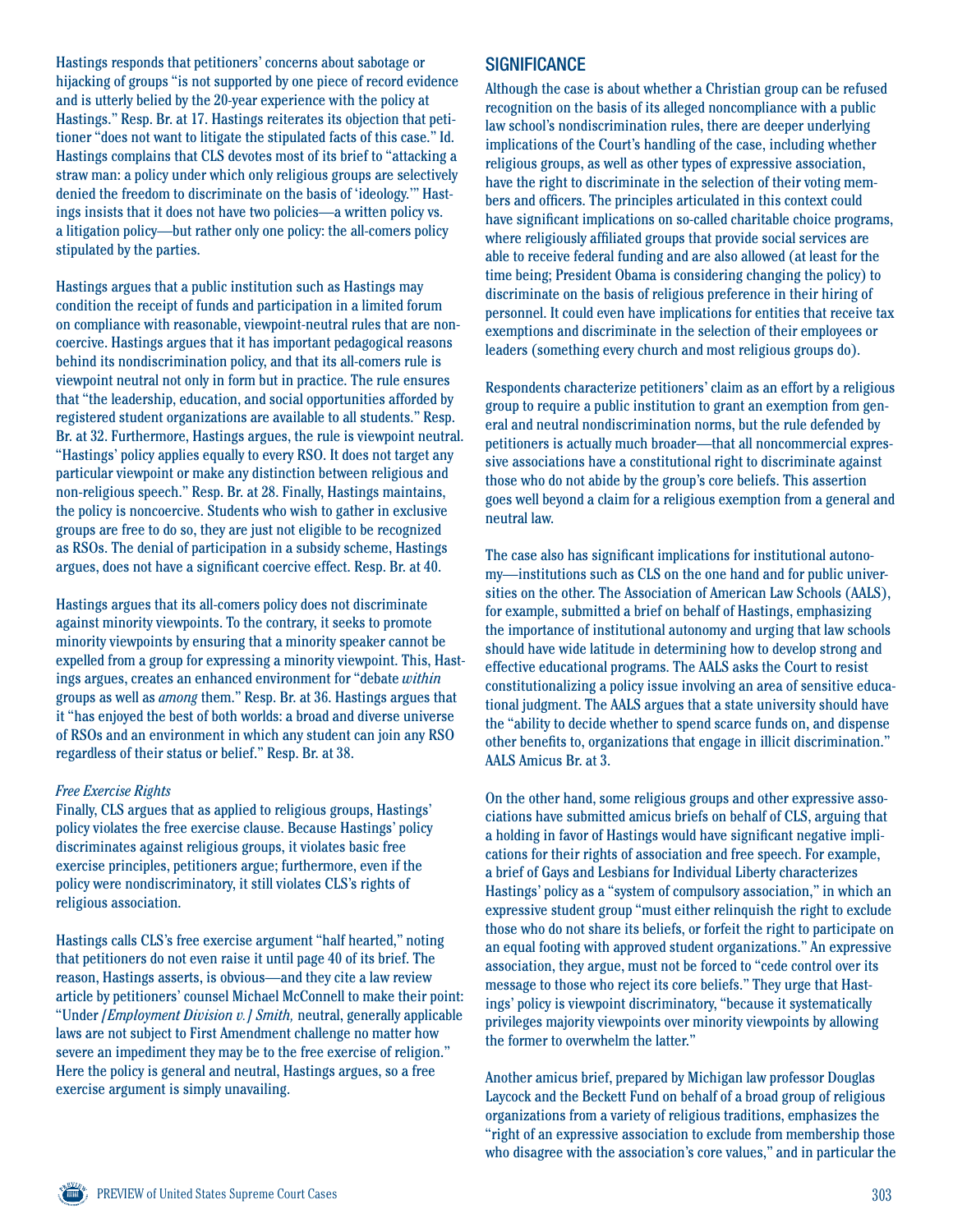right of religious associations to "control its internal affairs, regardless of whether the group engages in expression."

The case is also significant in that it illustrates the sorry state of free exercise doctrine and jurisprudence. The minimal place of argument about the free exercise clause is somewhat surprising, because there has been considerable speculation that with Justices Alito and Roberts ascension to the Court, as well as Justice Sotomayor's arrival, the Court might be poised to reconsider its free exercise jurisprudence. Nonetheless, petitioners devote only about a page of their brief to arguing that Hastings' policy violates the free exercise rights of the Christian Legal Society. Indeed, in a section heading respondents dismiss petitioners' free exercise argument as "half-hearted."

Hasting's all-comers policy, the nondiscrimination policy it defends during the course of this litigation, would appear to be a prototypical "general and neutral" policy. But even *Employment Division v. Smith*  seemed to carve out special free exercise protections when the autonomy of religious groups is called into question and also introduced the quasi-concept of hybrid rights, the idea that the compelling state interest test might still apply when free exercise rights were implicated in conjunction with other important Constitutional rights such as free speech and rights of association. One might have thought that this case would have been a good place to test the concept of hybrid rights or to test the limits of autonomy of religious groups. Perhaps petitioners just concluded that the idea of hybrid rights is just too kooky to take seriously—after all, what exactly would free exercise add to the analysis if there is a violation of another fundamental right?

The key to the case probably lies in the facts the Court embraces as the basis for its analysis. If the Court follows the lead of CLS and focuses on Hastings' application of its nondiscrimination policy in a way that seems targeted exclusively at a religious group, it seems likely that the policy will be found to violate the First Amendment's protections of free speech or association. If, on the other hand, the Court accepts at face value the stipulated facts, that Hastings applies the all-comers policy equally to all student groups, then it seems likely that the Court will give the University sufficient latitude to adopt such a policy, even in the face of the possibility of groups being sabotaged or hijacked by unsympathetic student participants.

The case does raise an important question that the record does not really address—whether an all-comers policy is a good way to run a public forum. Hastings insists that its policy requires the Democratic Party RSO to admit Republicans. By the same token, the Muslim student RSO must welcome atheists, the pro-choice group has to make its membership equally available to pro-life students, the gay rights RSO must not discriminate against homophobes, the golf club is required to welcome students who hate golf, and the CLS must admit as members and leaders those who it views as heretical and sinful. This policy gives new meaning to Groucho Marx's quip that he wouldn't want to belong to any club that would have him as a member. Since at Hastings every student RSO is required to welcome every student, perhaps the wonder is that anyone wants to participate at all.

Brett G. Scharffs is Francis R. Kirkham Professor of Law and associate director of the International Center for Law and Religion Studies at the J. Reuben Clark Law School of Brigham Young University in Provo, Utah. He is the co-author of a new law school casebook, *Law and Religion: National, International, and Comparative Law Perspectives,* published by Aspen and Wolters Kluwer International. He can be reached at scharffsb@law.byu.edu or 801.422.9025.

*PREVIEW of United States Supreme Court Cases,* pages 300–305. © 2010 American Bar Association.

## Attorneys For the Parties

For Petitioners Christian Legal Society Chapter of the University of California, Hastings College of the Law, aka Hastings Christian Fellowship (Michael W. McConnell, 202.393.8690)

For Respondent Hastings College of the Law (Gregory G. Garre, 202.637.2207 )

For Respondent Hastings Outlaw (Paul M. Smith, 202.639.6000)

## Amicus Briefs

In Support of Petitioners Christian Legal Society Chapter of the University of California, Hastings College of the Law, aka Hastings Christian Fellowship

Advocates International (Samuel Brown Casey, 703.894.1084)

Agudath Israel of America (Jeffrey Ira Zuckerman, 202.452.7350)

American Center for Law and Justice et al. (Jay Alan Sekulow, 202.546.8890)

American Islamic Congress et al. (Douglas Laycock, 734.647.9713)

Association of Christian Schools International et al. (Stuart J. Lark, 719.473.3800)

Boy Scouts of America (George A. Davidson, 212.837.6000)

Cato Institute (Richard A. Epstein, 773.702.9563)

Center for Constitutional Jurisprudence (Anthony T. Caso, 916.386.4432)

Christian Medical and Dental Associations et al. (Thomas Charles Berg, 651.962.4918)

Commissioned II Love et al. (Steven W. Fitschen, 757.463.6133)

Eagle Forum Education & Legal Defense Fund (Andrew L. Schlafly, 908.719.8608)

Evangelical Scholars (Officer and 24 Former Presidents of the Evangelical Theological Society) et al. (Timothy Belz, 314.726.2800)